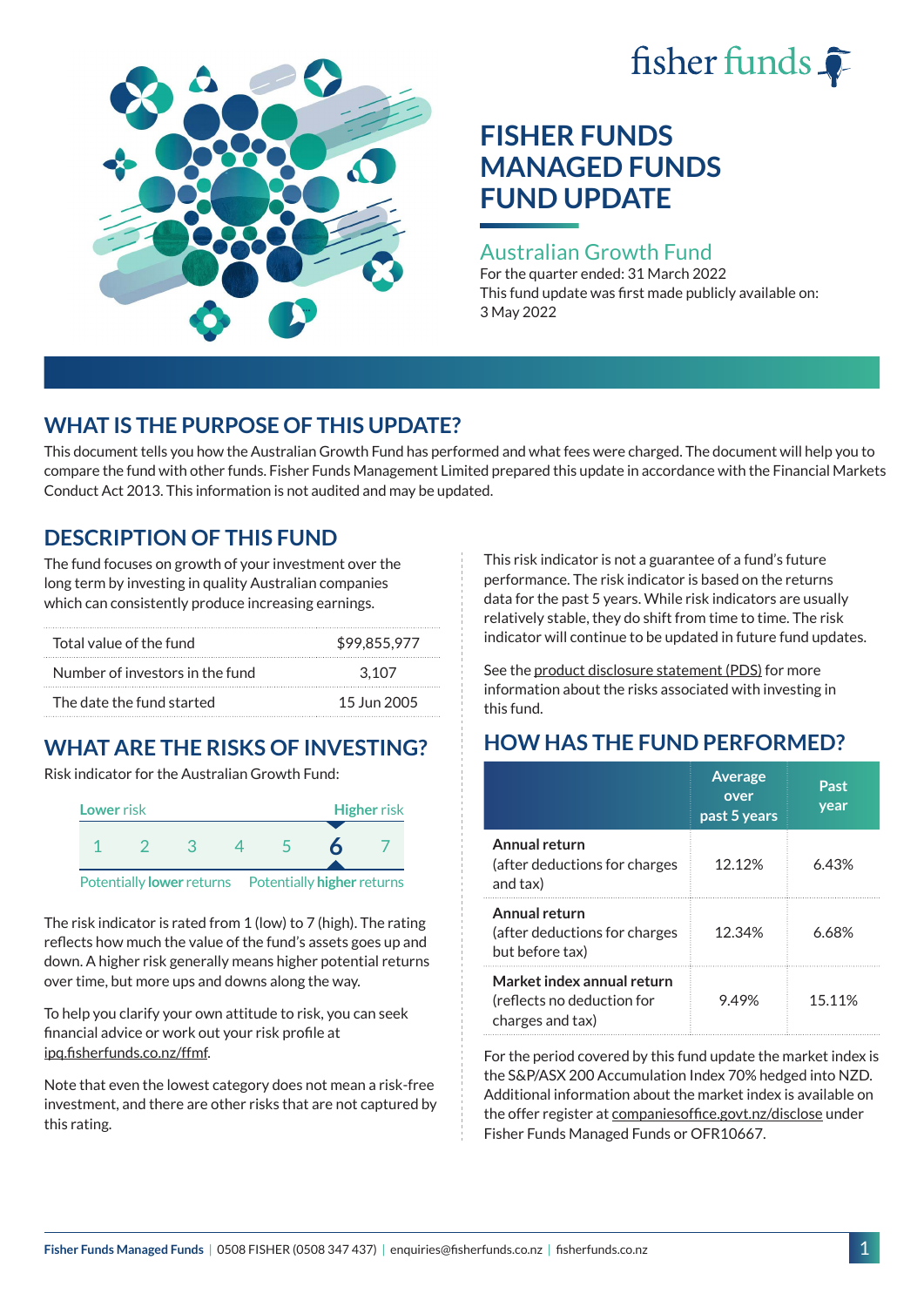## **ANNUAL RETURN GRAPH**



This shows the return after fund charges and tax for each of the last 10 years ending 31 March. The last bar shows the average annual return for the last 10 years, up to 31 March 2022.

**Important:** This does not tell you how the fund will perform in the future.

Returns in this update are after tax at the highest prescribed investor rate (PIR) of tax for an individual New Zealand resident. Your tax may be lower. The market index return reflects no deduction for charges and tax.

#### **WHAT FEES ARE INVESTORS CHARGED?**

Investors in the Australian Growth Fund are charged fund charges that include GST. In the year to 31 March 2021 these were:

|                                                       | % of net asset value |
|-------------------------------------------------------|----------------------|
| <b>Total fund charges</b>                             | 3.47%                |
| Which are made up of:                                 |                      |
| <b>Total management and</b><br>administration charges | 142%                 |
| Inding:                                               |                      |
| Manager's basic fee                                   | 1.27%                |
| Other management and<br>administration charges        | 0.15%                |
| Total performance-based fees <sup>1</sup>             | 205%                 |

Small differences in fees and charges can have a big impact on your investment over the long term.

#### **EXAMPLE OF HOW THIS APPLIES TO AN INVESTOR**

Katie had \$10,000 in the fund at the start of the year and did not make any further contributions. At the end of the year, Katie received a return after fund charges were deducted of \$643 (that is 6.43% of her initial \$10,000). Katie did not pay other charges. This gives Katie a total return after tax of \$643 for the year.

# **WHAT DOES THE FUND INVEST IN?**

#### **Actual investment mix**

This shows the types of assets that the fund invests in.



#### **Target investment mix**

This shows the mix of assets that the fund generally intends to invest in.